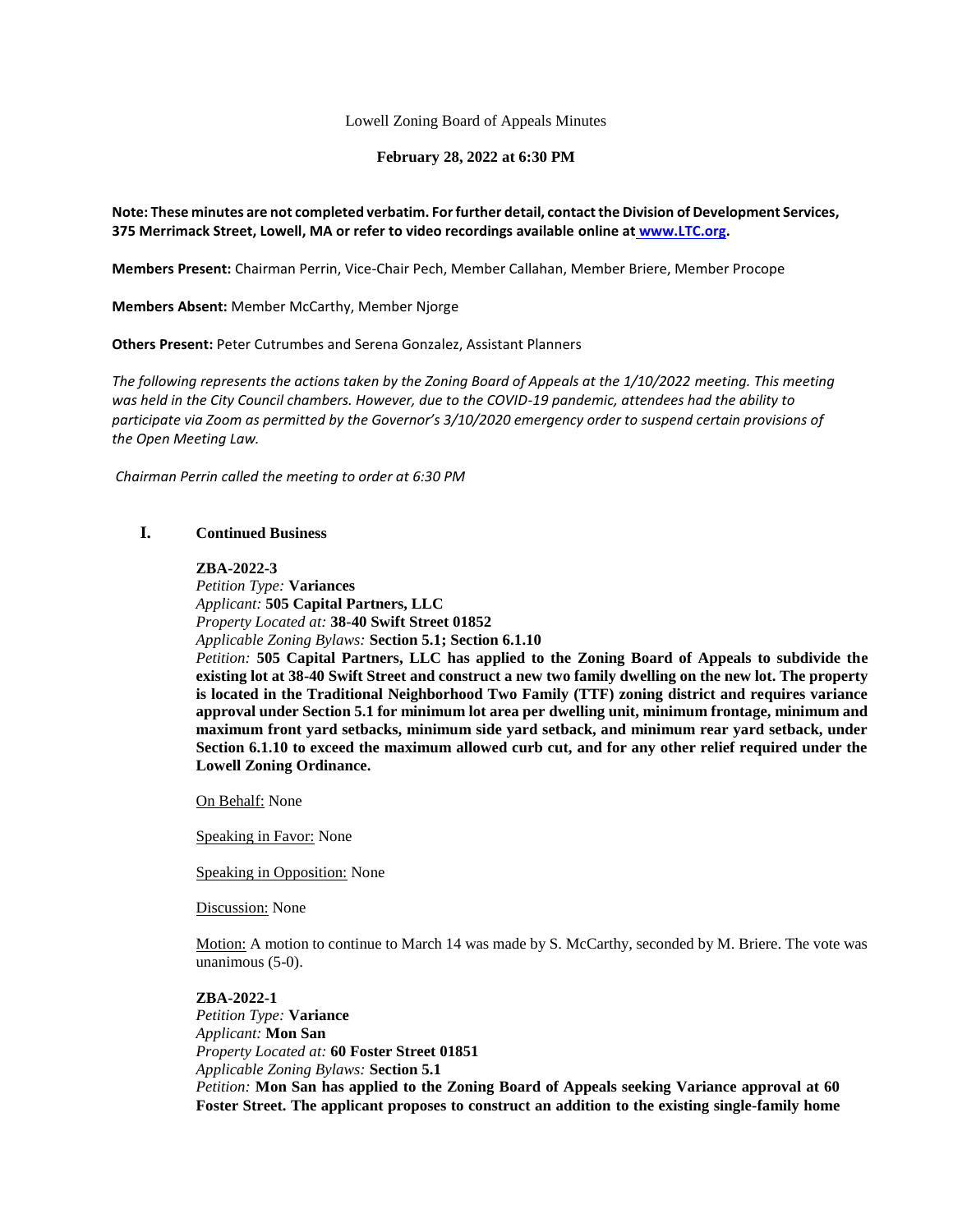**to include an attached garage and second story living space. The subject property is located in the Traditional Single Family (TSF) zoning district. The application requires Variance approval per Section 5.1 for relief from the front yard setback requirement for garages, and any other relief required under the Lowell Zoning Ordinance.**

On Behalf: Mon San of 60 Foster Street spoke briefly, but turned the description of the project over to Ed Greaves, the contractor. He said that they were issued a permit and completed the work, but there was a mistake by our department and it was too close to the setback.

Speaking in Favor: None

#### Speaking in Opposition: None

Discussion: V. Pech said he has no issue with this now that an updated plot plan has been provided. S. Callahan inquired about the carport. E. Greaves answered that it is movable and can be moved to make sure it is away from the setbacks. M. Briere and G. Procope both expressed satisfaction with the new plans and said that the requirements have been met. G. Perrin concurred, and reminded the applicants that carports cannot be enclosed.

Motion: Motion by S. Callahan to approve the Variance, which was seconded by M. Briere. The vote was unanimous (5-0).

# **II. New Business**

#### **ZBA-2022-5**

*Petition Type:* **Variance** *Applicant:* **Tony Valente** *Property Located at:* **113 Llewellyn Street 01850** *Applicable Zoning Bylaws:* **Section 5.1** *Petition:* **Mr. Tony Valente has applied to the Zoning Board of Appeals seeking Variance approval at 113 Llewellyn Street. The applicant proposes to construct an attached garage for his single family home. The property is located in the Suburban Single Family (SSF) zoning district, and requires one variance for side yard setbacks under Section 5.1, and any other relief required under the Lowell Zoning Ordinance.**

On Behalf: T. Valente described the project, which is a garage to provide the family more parking. There is a fire hydrant in front of their home, which limits street parking.

Speaking in Favor: None

Speaking in Opposition: None

Discussion: S. Callahan said he believed it fits the neighborhood and had no concerns. M. Briere concurred. G. Procope also had no issues. G. Perrin agreed. V. Pech said the relief is minimal so he has no real concerns.

Motion: Motion by S. Callahan to approve the variance, which was seconded by G. Procope. Vote was unanimous (5-0).

**ZBA-2022-6** *Petition Type:* **Variance** *Applicant:* **Zahi Abuhamdeh** *Property Located at:* **697-699 Beacon Street 01850** *Applicable Zoning Bylaws:* **Section 5.1**